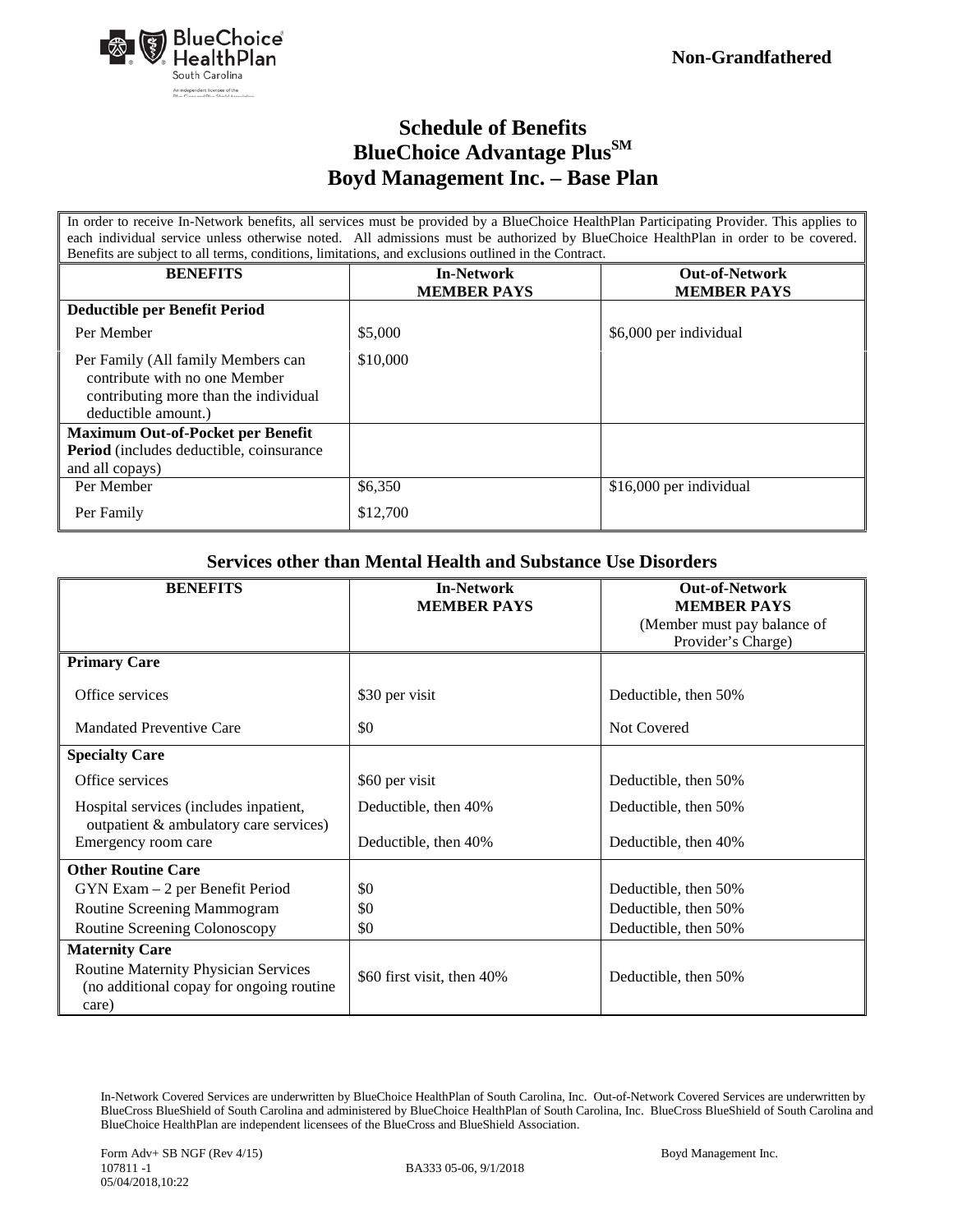

# **Schedule of Benefits BlueChoice Advantage Plus**SM **Boyd Management Inc. – Base Plan**

In order to receive In-Network benefits, all services must be provided by a BlueChoice HealthPlan Participating Provider. This applies to each individual service unless otherwise noted. All admissions must be authorized by BlueChoice HealthPlan in order to be covered. Benefits are subject to all terms, conditions, limitations, and exclusions outlined in the Contract.

| <b>BENEFITS</b>                                                               | <b>In-Network</b>                                                             | <b>Out-of-Network</b>                             |
|-------------------------------------------------------------------------------|-------------------------------------------------------------------------------|---------------------------------------------------|
|                                                                               | <b>MEMBER PAYS</b>                                                            | <b>MEMBER PAYS</b>                                |
|                                                                               |                                                                               | (Member must pay balance of<br>Provider's Charge) |
| <b>Inpatient Hospital/Facility Services</b>                                   |                                                                               |                                                   |
| (Authorization required)                                                      |                                                                               |                                                   |
| Admission (including maternity)                                               | Deductible, then 40%                                                          | Deductible, then 50%                              |
| <b>Skilled Nursing Facility</b>                                               | Deductible, then 40%                                                          | Deductible, then 50%                              |
| Long-term Acute Care                                                          | Deductible, then 40%                                                          | Deductible, then 50%                              |
| <b>Outpatient/Ambulatory Care Facilities</b>                                  |                                                                               |                                                   |
| All outpatient services (including<br>maternity)                              | Deductible, then 40%                                                          | Deductible, then 50%                              |
| Emergency room services                                                       | \$125 per visit, then 40%                                                     | Same as In-Network                                |
| <b>Ambulatory Surgical Center</b>                                             | \$60 per visit                                                                | Deductible, then 50%                              |
| Urgent care                                                                   | \$30 per visit                                                                | Deductible, then 50%                              |
| <b>Prescription Medicine</b>                                                  | Retail (up to a<br>Mail Order (up<br>31-day supply)<br>to a 90-day<br>supply) | Covered only at a Participating<br>Pharmacy       |
| Tier 1                                                                        | \$8<br>\$20.00                                                                |                                                   |
| Tier 2                                                                        | \$25<br>\$62.50                                                               |                                                   |
| Tier 3                                                                        | \$45<br>\$112.50                                                              |                                                   |
| Tier <sub>4</sub>                                                             | \$70<br>\$175.00                                                              |                                                   |
| No max per Benefit Period                                                     | You will have to pay more if you                                              |                                                   |
|                                                                               | select a non-generic drug instead of                                          |                                                   |
|                                                                               | its less-expensive Covered generic                                            |                                                   |
|                                                                               | drug (or Covered over the counter)                                            |                                                   |
|                                                                               | alternative.                                                                  |                                                   |
| Tier 5                                                                        | \$312.50<br>\$125                                                             | Not Covered                                       |
| Tier <sub>6</sub>                                                             | \$175<br>\$437.50                                                             |                                                   |
| No max per Benefit Period                                                     | Not Covered: Drugs designated as                                              |                                                   |
|                                                                               | excluded on the Prescription Drug                                             |                                                   |
| Specialty medications are not available<br>$\bullet$                          | List.                                                                         |                                                   |
| through the mail order program for a                                          |                                                                               |                                                   |
| 90-day supply. This only applies to<br>generic or brand drugs in these tiers. |                                                                               |                                                   |
|                                                                               |                                                                               |                                                   |

#### **Services other than Mental Health and Substance Use Disorders**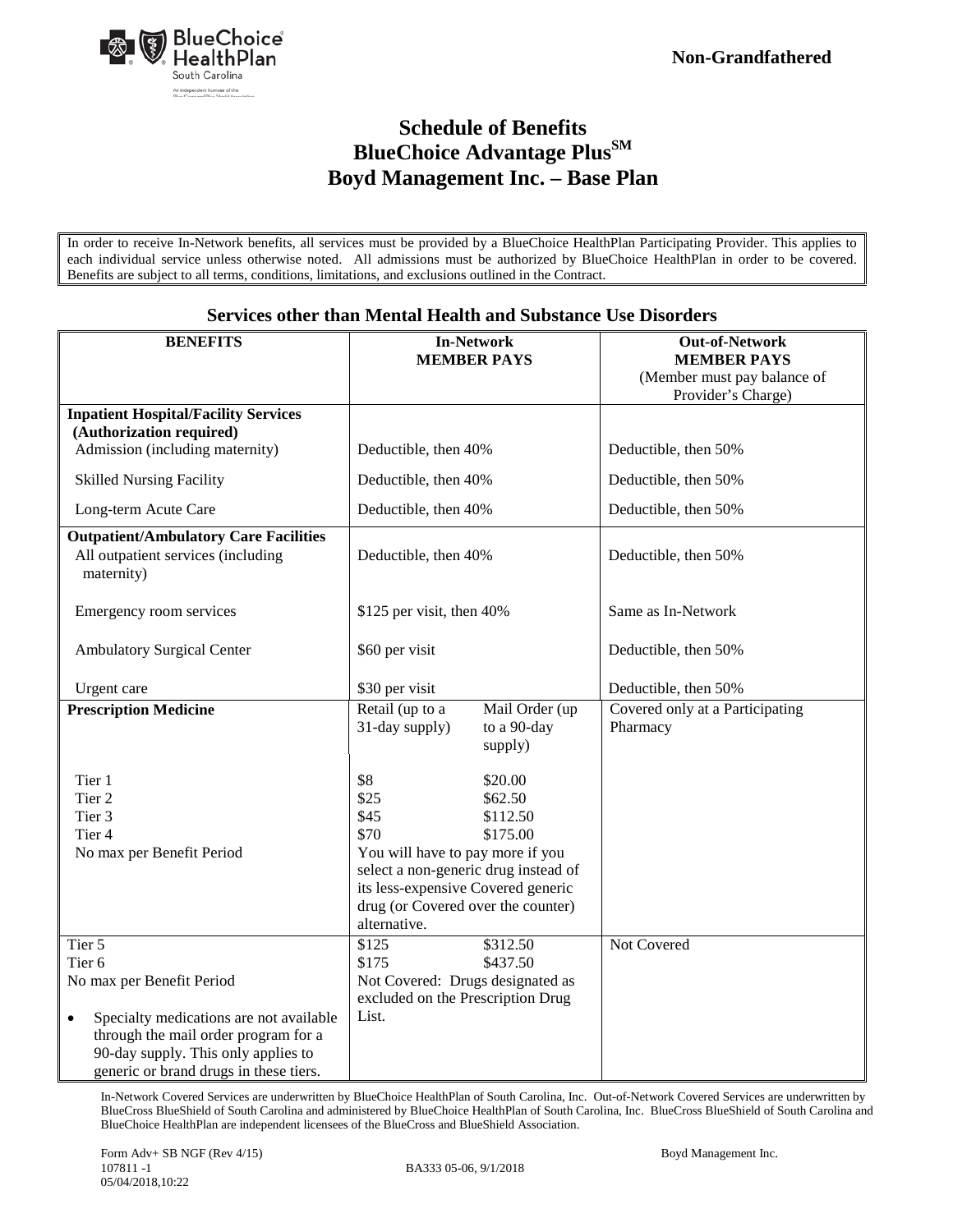

## **Schedule of Benefits BlueChoice Advantage Plus**<sup>SM</sup> **Boyd Management Inc. – Base Plan**

In order to receive In-Network benefits, all services must be provided by a BlueChoice HealthPlan Participating Provider. This applies to each individual service unless otherwise noted. All admissions must be authorized by BlueChoice HealthPlan in order to be covered. Benefits are subject to all terms, conditions, limitations, and exclusions outlined in the Contract.

| <b>BENEFITS</b>                                          | <b>In-Network</b>             | <b>Out-of-Network</b>       |
|----------------------------------------------------------|-------------------------------|-----------------------------|
|                                                          | <b>MEMBER PAYS</b>            | <b>MEMBER PAYS</b>          |
|                                                          |                               | (Member must pay balance of |
|                                                          |                               | Provider's Charge)          |
| <b>Other Services</b>                                    |                               |                             |
| Ambulance                                                | Deductible, then 40%          | Deductible, then 50%        |
| Behavioral Therapy (ABA) for Autism Spectrum<br>Disorder | Deductible, then 40%          | Not Covered                 |
| Dental Services due to accidental injury                 | Deductible, then 40%          | Not Covered                 |
| Durable Medical Equipment (DME)                          | Deductible, then 40%          | Not Covered                 |
| Home Health                                              | Deductible, then 40%          | Deductible, then 50%        |
| Hospice                                                  | Deductible, then 40%          | Deductible, then 50%        |
| Initial Prosthetic Appliances                            | Deductible, then 40%          | Deductible, then 50%        |
| <b>Medical Supplies</b>                                  | Deductible, then 40%          | Deductible, then 50%        |
| Occupational Therapy                                     | Deductible, then 40%          | Not Covered                 |
| <b>Outpatient Private Duty Nursing</b>                   | Deductible, then 40%          | Deductible, then 50%        |
| Physical Therapy                                         | Deductible, then 40%          | Not Covered                 |
| Speech Therapy                                           | Deductible, then 40%<br>1.1.1 | Not Covered                 |

#### **Services other than Mental Health and Substance Use Disorders**

**Covered Transplants will be treated the same as any other medical condition. Services must be provided at a BlueChoice HealthPlan participating facility or a Blues Distinction for Transplant designated facility.**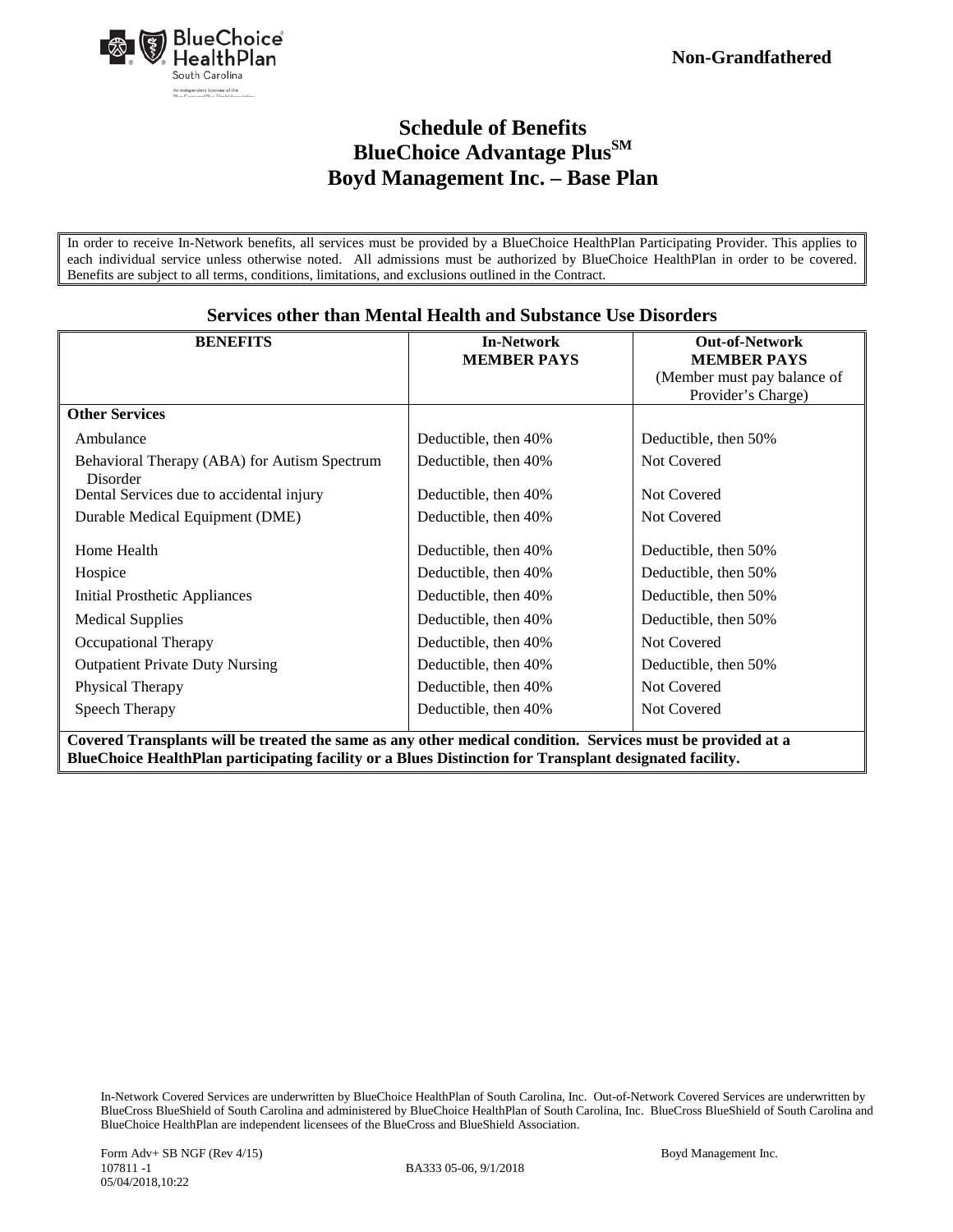

## **Schedule of Benefits BlueChoice Advantage Plus**<sup>SM</sup> **Boyd Management Inc. – Base Plan**

In order to receive In-Network benefits, all services must be provided by a BlueChoice HealthPlan Participating Provider. This applies to each individual service unless otherwise noted. All admissions must be authorized by BlueChoice HealthPlan in order to be covered. Benefits are subject to all terms, conditions, limitations, and exclusions outlined in the Contract.

#### **Mental Health & Substance Use Disorders**

(Companion Benefit Alternatives, Inc. (CBA) must authorize these services in advance. On behalf of BlueChoice HealthPlan, CBA manages behavioral health and substance abuse benefits for our members and their dependents.

| <b>BENEFITS</b>                                                        | <b>In-Network</b><br><b>MEMBER PAYS</b> | <b>Out-of-Network</b><br><b>MEMBER PAYS</b><br>(Member must pay balance of<br>Provider's Charge) |
|------------------------------------------------------------------------|-----------------------------------------|--------------------------------------------------------------------------------------------------|
| <b>Inpatient Hospital Facility Services</b>                            | Deductible, then 40%                    | Deductible, then 50%                                                                             |
| <b>Inpatient Physician Services</b>                                    | Deductible, then 40%                    | Deductible, then 50%                                                                             |
| <b>Outpatient Facility Institutional Services</b>                      | Deductible, then 40%                    | Deductible, then 50%                                                                             |
| <b>Outpatient Facility Professional Services</b>                       | Deductible, then 40%                    | Deductible, then 50%                                                                             |
| Office Professional Services (does not require prior<br>authorization) | \$30 per visit                          | Deductible, then 50%                                                                             |
| Urgent Care (does not require prior authorization)                     | Deductible, then 40%                    | Deductible, then 50%                                                                             |

CBA is a separate company. Call CBA at 1-800-868-1032)

Benefits not listed above will be covered the same as "Services other than Mental Health and Substance Use Disorders"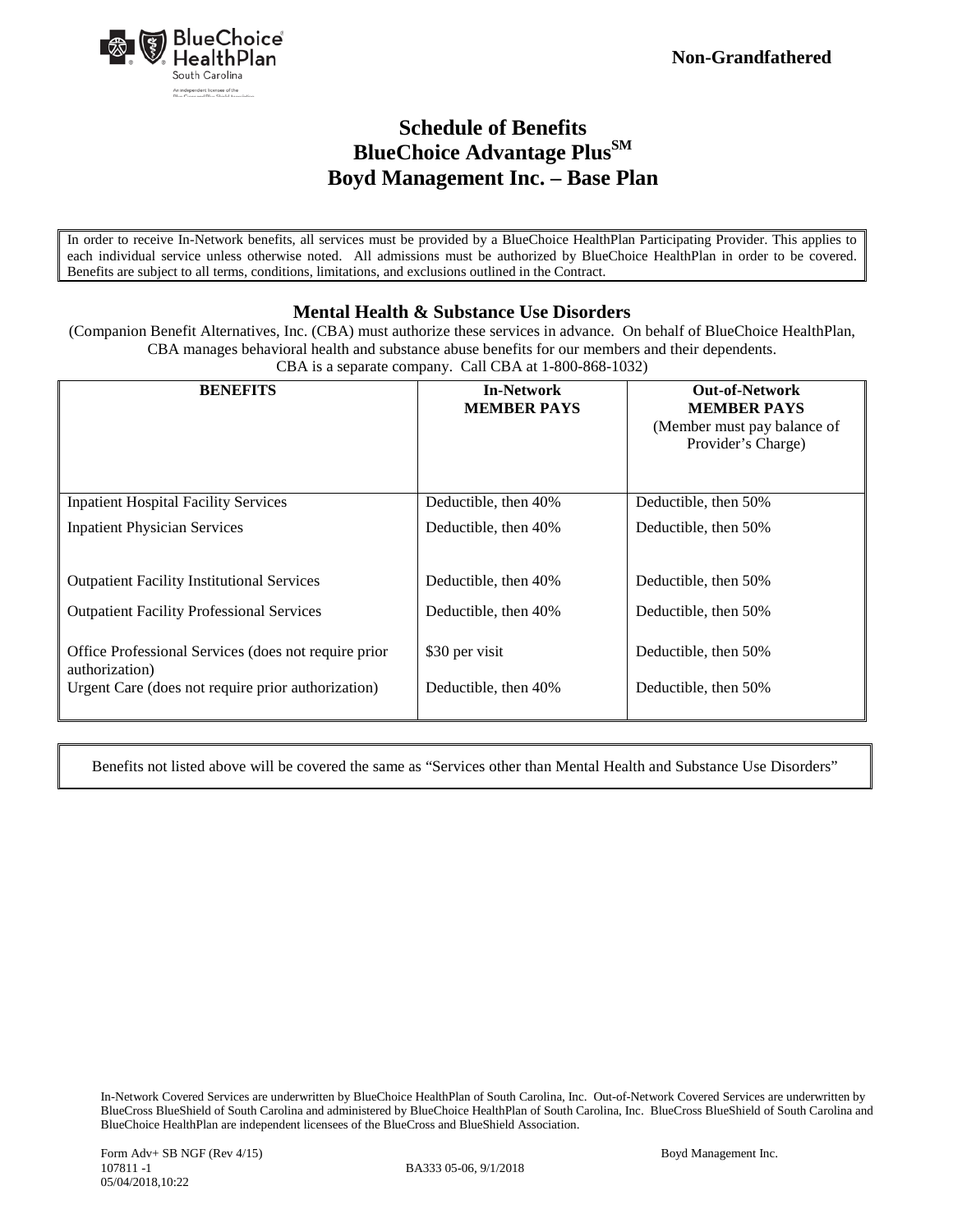

## **Schedule of Benefits BlueChoice Advantage Plus**SM **Boyd Management Inc. – Base Plan**

In order to receive In-Network benefits, all services must be provided by a BlueChoice HealthPlan Participating Provider. This applies to each individual service unless otherwise noted. All admissions must be authorized by BlueChoice HealthPlan in order to be covered. Benefits are subject to all terms, conditions, limitations, and exclusions outlined in the Contract.

| <b>MAXIMUMS</b>                        |                              |
|----------------------------------------|------------------------------|
| Occupational Therapy                   | 20 visits per Benefit Period |
| <b>Outpatient Private Duty Nursing</b> | 60 visits per Benefit Period |
| Physical Therapy                       | 20 visits per Benefit Period |
| <b>Skilled Nursing Facility</b>        | 120 days per Benefit Period  |
| Speech Therapy                         | 20 visits per Benefit Period |
| <b>Benefit Period</b>                  | <b>Contract Year</b>         |

| <b>BENEFITS</b>                                                                                                                                                                                                   | <b>MEMBER PAYS</b>           |
|-------------------------------------------------------------------------------------------------------------------------------------------------------------------------------------------------------------------|------------------------------|
| <b>Routine Vision Care - Physicians EyeCare Network</b><br>(PEN) Providers Only (Refer to Provider Directory)                                                                                                     | (Authorization not required) |
| One routine eye exam or one exam for contact lenses per<br><b>Benefit Period</b>                                                                                                                                  | \$0                          |
| One standard contact lens fitting per Benefit Period                                                                                                                                                              | \$45                         |
| One pair of eyewear from a designated selection every other<br><b>Benefit Period</b>                                                                                                                              | \$0                          |
| Please consult your PEN Provider for information on<br>discounts for which you may be eligible if you elect to<br>receive eyewear/contact lenses outside the standard<br>designated selection.                    |                              |
| (For Members outside of the South Carolina service area,<br>\$71 will be allowed toward the routine eye exam and a \$120<br>credit will apply to the purchase of eyewear. Claims must<br>be filed by the Member.) |                              |

In-Network Covered Services are underwritten by BlueChoice HealthPlan of South Carolina, Inc. Out-of-Network Covered Services are underwritten by BlueCross BlueShield of South Carolina and administered by BlueChoice HealthPlan of South Carolina, Inc. BlueCross BlueShield of South Carolina and BlueChoice HealthPlan are independent licensees of the BlueCross and BlueShield Association.